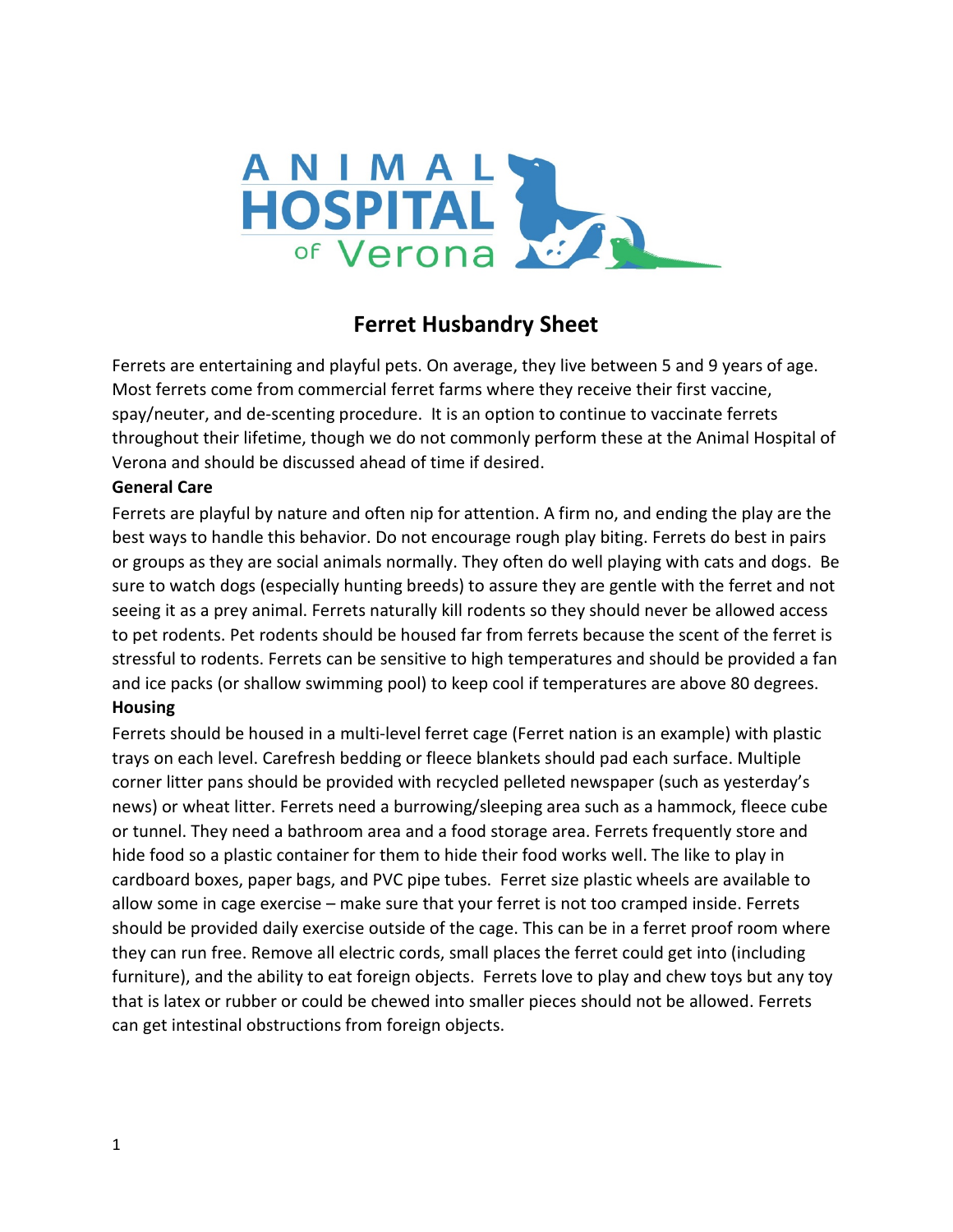## **Feeding**

Ferrets require a high fat and protein diet and are exclusively carnivores. Carbohydrates and sugars are not recommended. Ferrets should be free fed mainly a balanced ferret food such as Zupreem ferret or Wysong ferret. They can be fed high quality kitten food, but ideally, they should be fed ferret food. Ferrets can also be fed treats such as Wysong dream treats, cooked eggs, cooked meat and whole insects (such as earthworms, crickets, or mealworms). Ferrets should be provided a water bottle because they are likely to knock over a water bowl.

## **Cleaning**

Ferrets cages should be spot cleaned daily. Change out the litter pans and remove any leftover fresh food (1 hour after offering). Wash any soiled fleece blankets or hammocks. Weekly the entire cage needs to be wiped down with a dilute bleach solution, rinsed, and then dried. All cage furniture (PVC tubes, wheels, litter pans, food dishes, water bottles) should be scrubbed with dilute bleach solution. All fleece blankets and hammocks should be washed weekly. Ferrets are able to share influenza with humans so if you are sick, take precaution not to share your virus with your ferret.

#### **Enrichment**

Even though we do our best as pet owners to provide the best care possible, sometimes that is just not enough. Some pets need additional stimuli/enrichment in addition to the right food, water and housing. Below are some options to increase the value of your pet's day-to-day lives. There is an infinite amount of ways to enrich your pet's life. Use your imagination, but here are a few to start:

- Hide outs/tunnels: Ferrets naturally desire to burrow and nest and enjoy hide boxes and tunnels.
	- $\circ$  PVC piping can be used to create tunnels and cardboard boxes provide nice hiding opportunities.
	- o Ferrets also like variety try offering some hanging hammocks to change things up.
- Toys: Ferrets are very intelligent and typically enjoy new things. This can be as simple as rolled up paper or cardboard or even bird toys to destroy or carry around.
	- $\circ$  Large bird toys can be the perfect toy and are typically more durable than other similar toys. Make sure to watch for small pieces or things your pet may be able to ingest.
		- Some bird toys offer foraging opportunities as well
- Climbing/Exploration: Ferrets love to run, jump and climb. Consider ropes, ladders, cargo nets, hanging beds and shelving to enhance their space.
- Chewing: Offer safe toys / chews for your ferret to chew. Many commercial treat options available.
- Scents: Being carnivores, they are driven by scent. Try incorporating edible extracts in different situations
	- o Try placing on a cat tree to encourage climbing